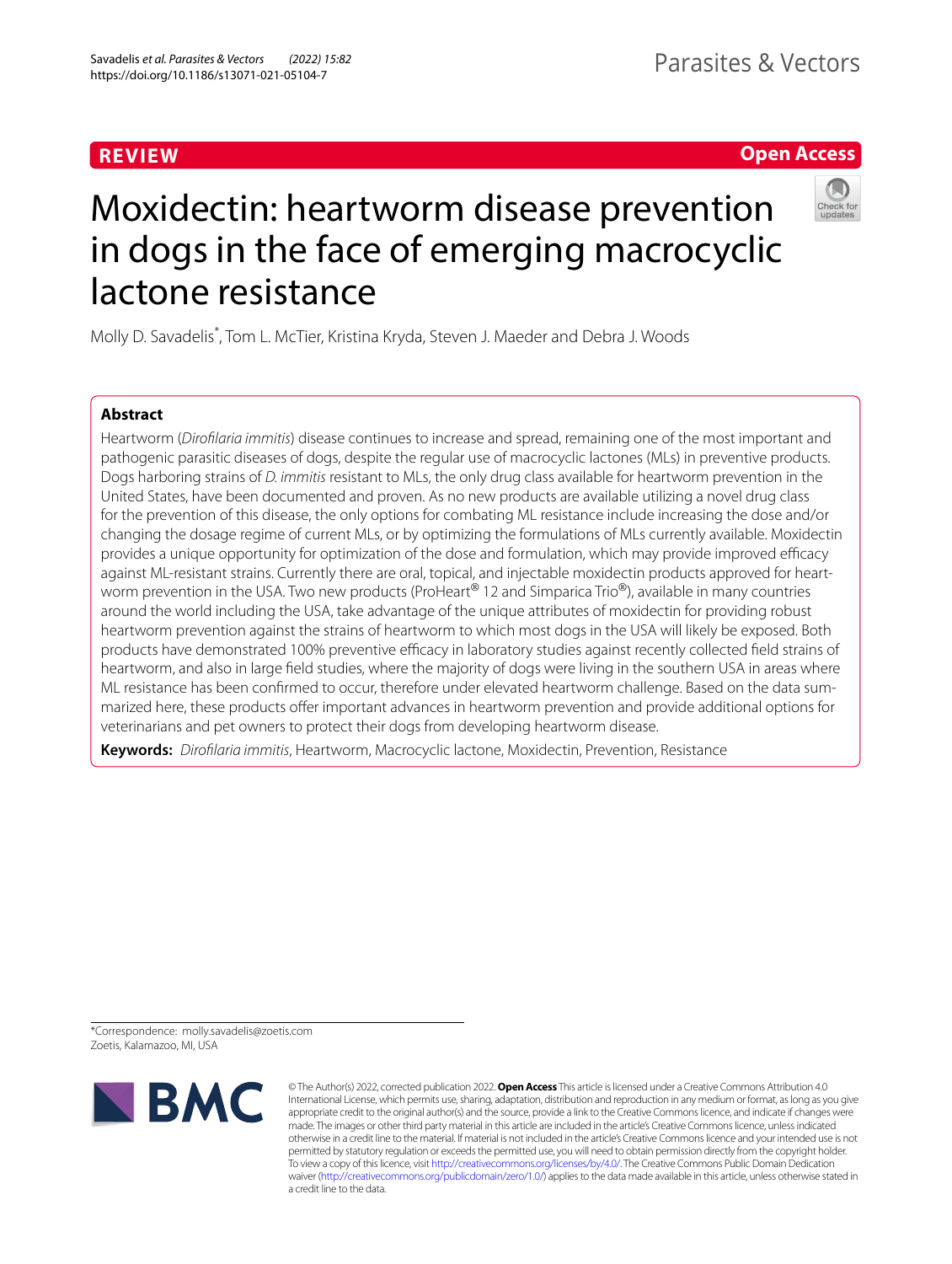## **Background**

The causative agent of heartworm disease, *Dirofilaria immitis,* infects many mammals including dogs, cats, and ferrets  $[1, 2]$  $[1, 2]$  $[1, 2]$  $[1, 2]$ . This parasitic filarial disease is characterized by the presence of sexually mature dimorphic adults in the pulmonary arteries that produce microflariae (MF) circulating in the bloodstream [[3\]](#page-8-2). Female mosquitoes ingest circulating MF during a blood meal from animals harboring patent infections, with ingested MF molting to the infective third-stage larvae (L3) within 10–14 days post-blood meal. Thereafter, during subsequent blood meals, the L3s are deposited on the skin of the host and enter the subcutaneous tissues through the bite wound. The L3s molt to the fourth-stage larvae  $(L4)$  3–5 days post-infection in the host, reaching the heart and lungs as early as 70 days post-infection as juvenile adult worms  $(L5)$  [\[1\]](#page-8-0).

The presence of adult worms in the pulmonary arteries causes vascular damage such as thickening of the arteries and hypertrophy of the smooth muscle cells [\[4](#page-8-3), [5\]](#page-8-4). Vascular changes, including separation of endothelial junctions, loss of endothelial cells, and the adherence of leukocytes due to the presence of adult worms, can be detected as soon as 4 days post-surgical transplantation of adults in heartworm-naïve dogs  $[6]$  $[6]$ . This damage appears to be chronic and cumulative, with increasing numbers of worms and duration of infection causing more severe pathological changes. Pathological lesions in the vasculature due to the presence of adult worms is caused by endothelial swelling, precipitating the accumulation of platelet-derived growth factor (PDGF) [\[7](#page-8-6)]. This accumulation of PDGF stimulates the migration of smooth muscle cells into the tunica media, causing the rough velvety appearance observed in the pulmonary arteries in heartworm disease [[8\]](#page-8-7).

The vascular changes and pathology associated with heartworm disease include right heart enlargement, main and lobar pulmonary artery enlargement and tortuous vasculature, with resulting congestive heart failure, hypertension, and the potential development of caval syndrome over time [[4,](#page-8-3) [9](#page-8-8)]. While melarsomine dihydrochloride is approved for the treatment of adult heartworms in canine heartworm disease, there are no approved therapeutics for the treatment of adult heartworms in cats. With limited adulticidal treatments available, the severity of damage associated with this disease, and the potential complications associated with its treatment, the prevention of heartworm disease development is crucial [[10\]](#page-8-9).

Heartworm disease has been successfully prevented by the proper administration of chemoprophylactic medications in dogs and cats. Current products on the market prevent heartworm disease by targeting the L3 and L4 stages, preventing the development of larval heartworms into adults and subsequent migration of adults to the heart and pulmonary arteries through the use of various macrocyclic lactone (ML) formulations. MLs have been successfully utilized for the prevention of heartworm disease for over 30 years [\[11](#page-8-10)[–19\]](#page-8-11). Within this class of molecules are the avermectin and milbemycin subfamilies, of which ivermectin, eprinomectin, abamectin, selamectin, and doramectin are classifed under the avermectin subfamily, and milbemycin oxime and moxidectin under the milbemycin subfamily  $[13]$  $[13]$ . These molecules are available in various commercial presentations approved by the Food and Drug Administration (FDA) Center for Veterinary Medicine (CVM) as oral, topical, and injectable products.

While MLs have been successfully utilized for the prevention of heartworm disease, and for the treatment and control of numerous other parasitic infections for decades, the exact mechanism of action of this drug class in the prevention of heartworm disease is unclear. MLs have been shown to bind to glutamate-gated chloride ion channels precipitating hyperpolarization, paralysis, and death of heartworms [\[20–](#page-8-13)[22\]](#page-9-0). In mammals, MLs bind to gamma-aminobutyric acid type A-gated chloride ( $GABA_A$ ) channels and glycine receptors located in intestinal epithelial cells, central nervous system neurons, brain capillary endothelial cells, renal epithelial cells, placenta, and testes [\[23\]](#page-9-1).  $GABA_A$  channels are protected by ATP-dependent transmembrane efflux pumps, P-glycoproteins (P-gp), which actively pump xenobiotics out of the cell. ABCB1 mutations, such as multidrug resistance-1-mutants (MDR-1) result in improper development of P-gps, featuring a premature stop codon in the ABCB1 gene. Homozygous MDR1-mutant dogs have an increased sensitivity to MLs due to the abnormally high accumulation of drug by the nonfunctional P-gp formation. Additionally, MDR1-mutant dogs are susceptible to increased neurological side efects due to the increased accumulation of drug in the central nervous system [\[23](#page-9-1)]. However, all FDA CVM-approved heartworm preventive products are safe to administer to wild-type and MDR1 mutant dogs at the manufacturer's recommended dose.

Despite the high potency of the MLs against *D. immitis* L3 and L4 stages in vivo, the concentrations of MLs necessary in vitro to kill these stages do not correlate with the in vivo potency, making pharmacokinetic/pharmacodynamic relationships unpredictable. This drug class has been observed to bind at the excretory-secretory (ES) pore of *Brugia malayi* MF, a flarid closely related to *D. immitis,* and reduce the concentration of ES products post-treatment  $[24, 25]$  $[24, 25]$  $[24, 25]$ . These ES products are theorized to suppress the host immune response and bias the host toward an anti-inflammatory Th2 response in order to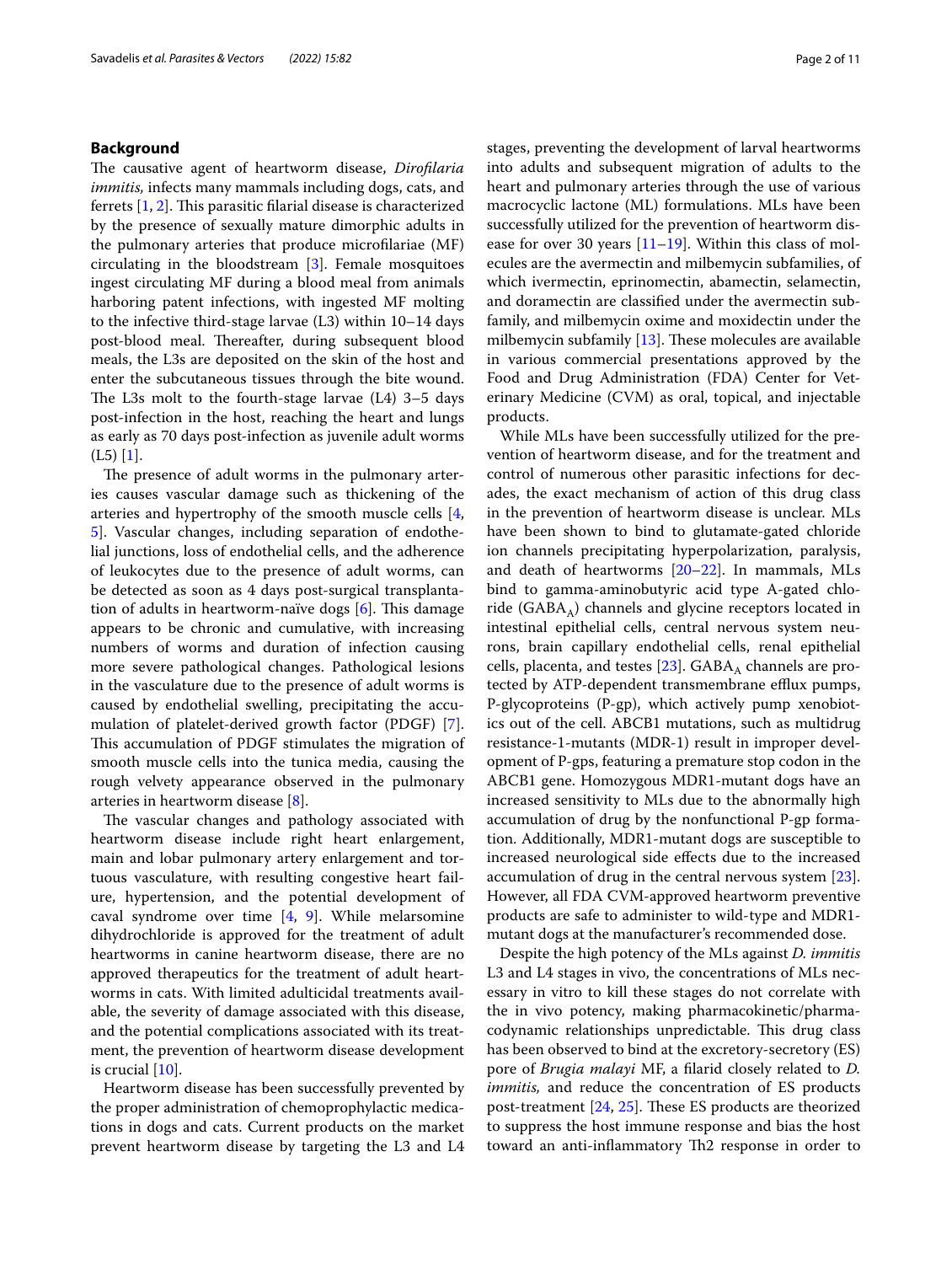evade the host immune system. Therefore, it is hypothesized that the host immune response plays an integral role in the killing of these larvae post-ML treatment [[26\]](#page-9-4). It is possible that these same mechanisms are also involved in the activity of MLs against *D. immitis*.

#### **Macrocyclic lactone resistance in heartworm disease**

Despite the high efficacy of heartworm preventive products, the prevalence of reported heartworm-positive cases increased by 21.7% between 2013 and 2016 [\[27](#page-9-5)], and resistance of *D. immitis* to MLs has been confrmed against multiple strains of heartworms in the USA [[27–](#page-9-5) [33\]](#page-9-6). Without any new products on the market for heartworm prevention utilizing a novel mechanism of action, the management of ML resistance may currently only be addressed by optimizing the available MLs. This can be achieved by increasing the dose of the ML, the frequency of dosing, and/or improving the bioavailability of the drugs through optimized formulations. Among the MLs, moxidectin has some unique attributes such as high potency, a long half-life and other favorable pharmacokinetic parameters, a wide therapeutic index, and versatility in formulation that may allow the development of new products that could aid in overcoming drug resistance [[34\]](#page-9-7).

To date, confrmed cases of ML resistance have been primarily concentrated in the Lower Mississippi River Valley (LMRV) region, but with the continual movement of dogs around the USA and the availability of competent mosquito vectors across the USA, the spread of MLresistant heartworms is inevitable [\[35](#page-9-8)]. Dogs rescued by shelter organizations harboring heartworm infections are regularly transported across state lines, with many of these dogs coming from the LMRV, where ML resistance has been confirmed  $[36, 37]$  $[36, 37]$  $[36, 37]$ . This further increases the likelihood of the spread of ML resistance to other areas of the USA. The use of products with proven preventive efficacy against ML-resistant heartworm infections may help slow the spread of these infections and even prevent the establishment of new resistant *D. immitis* subpopulations.

#### **Moxidectin pharmacology**

MLs are 16-member rings fused with both benzofuran and spiroketal functions that target glutamate-gated chloride ion channels in invertebrates, including flarial nematodes. Of all the ML molecules, moxidectin has the most unique characteristics that enable optimal product profles. Most notably, moxidectin is the most lipophilic and potent of the MLs [\[34,](#page-9-7) [38](#page-9-11), [39\]](#page-9-12).

With lipophilicity of  $logP<sub>MOX</sub>=6$  and  $logP<sub>IVM</sub>=4.8$ , moxidectin has a higher tissue distribution compared to ivermectin, leading to a lower rate of clearance [\[38](#page-9-11)]. As heartworm L3s and L4s migrate through host tissue during their pathway to the pulmonary arteries, higher tissue distribution and longer elimination half-life may play a role in the increased potency of moxidectin as compared to other MLs  $[2, 34]$  $[2, 34]$  $[2, 34]$ . Moxidectin was shown to be 100% efective when dosed 60 days post-infection at only  $0.5 \mu$ g/kg compared to the lowest efficacious doses of 6 µg/kg and 500 µg/kg for ivermectin and milbemycin oxime, respectively, when administered 30 days postinfection against a known susceptible heartworm strain (Table [1\)](#page-3-0) [\[15](#page-8-14), [40](#page-9-13)[–42](#page-9-14)].

In addition to the increased lipophilicity and potency, moxidectin displays a lower affinity to  $GABA_A$  channels leading to an increased safety profle for this molecule in MDR-1ab(−/−) P-gp deficient mice [[43\]](#page-9-15). ML toxicity is characterized by the oversaturation of drug binding to P-gps and the accumulation of drug in the brain. P-gps actively transport drugs across membranes, protecting such areas as the blood–brain-barrier. In dogs homozygous for the MDR-1 mutation, moxidectin has demonstrated improved safety compared to ivermectin and doramectin, with only mild neurotoxicity when administered at  $\geq$  400–1000 µg/kg, while ivermectin and doramectin induce severe neurotoxicity when administered at 200–600 µg/kg [[23](#page-9-1), [44–](#page-9-16)[47\]](#page-9-17).

Studies characterizing the binding affinity of ivermectin and moxidectin have indicated that while moxidectin and ivermectin bind to glutamate-gated chloride ion channels, moxidectin may interact in a diferent manner than ivermectin due to structural diferences such as the lack of a disaccharide moiety on C-13 of the macrocycle in moxidectin, an olefnic side chain on C-25, and a methoxime moiety on  $C-23$  [\[34](#page-9-7), [38\]](#page-9-11). These differences between moxidectin and ivermectin in sites of binding to nematode glutamate-gated chloride ion channels may be a contributing factor in the slower development of drug resistance to moxidectin. The mode of action, structural diferences, and pharmacodynamics of MLs, including moxidectin, have been reviewed previously [[34,](#page-9-7) [38](#page-9-11)].

## **Moxidectin formulations available for heartworm prevention**

Due to the versatility of moxidectin, a number of formulations are available for heartworm prevention. These include products for oral, topical, and injectable administration.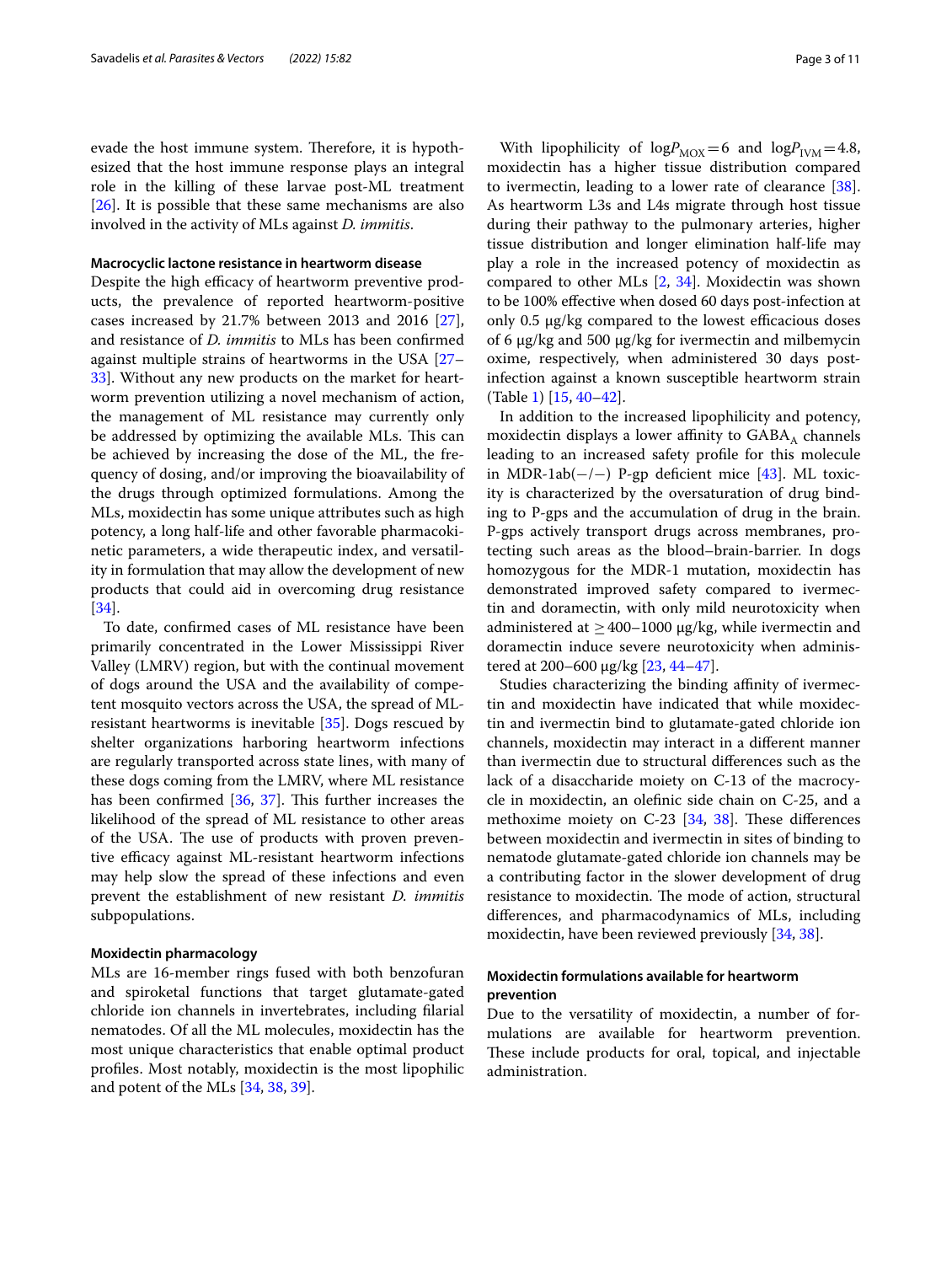| Macrocyclic lactone (FDA-approved<br>dose) | Dosage (µg/kg) | Treatment time post-inoculation<br>$(months)^a$ | Preventive efficacy (%) | References |
|--------------------------------------------|----------------|-------------------------------------------------|-------------------------|------------|
| Moxidectin                                 | 0.5            | 2                                               | 100                     | $[15]$     |
| $(3 \mu g/kg)$                             | 0.625          | $\overline{2}$                                  | 100                     | $[15]$     |
|                                            | 1.0            | 3                                               | 47.8                    | $[15]$     |
|                                            | 1.25           |                                                 | 100                     | $[15]$     |
|                                            | 1.25           | $\overline{2}$                                  | 100                     | $[15]$     |
|                                            | 3.0            |                                                 | 100                     | $[15]$     |
|                                            | 3.0            | 3                                               | 64.2                    | $[15]$     |
| Ivermectin                                 |                |                                                 | 53.2                    | $[42]$     |
| (6 μg/kg)                                  | 2              |                                                 | 83.3; 97.2              | [41, 42]   |
|                                            | 2              | 1.5                                             | 63.8                    | $[42]$     |
|                                            | 3.3            |                                                 | 98.1                    | $[42]$     |
|                                            | 6              |                                                 | 100                     | $[41]$     |
|                                            | 6              | 1.5                                             | 100                     | $[41]$     |
| Milbemycin oxime                           | 500            |                                                 | 100                     | $[40]$     |
| (500 µg/kg)                                | 500            | 1.5                                             | 100                     | $[40]$     |
|                                            | 500            | $\overline{2}$                                  | 93.9                    | $[40]$     |

<span id="page-3-0"></span>**Table 1** Preventive efficacy of orally administered moxidectin, ivermectin, and milbemycin oxime against ML-susceptible *Dirofilaria immitis* at various dosages and treatment times post-inoculation

a Dogs were inoculated with 30–50 third-stage larvae utilizing a macrocyclic lactone-susceptible strain

## **Oral moxidectin**

Initially, moxidectin was developed as a monthly oral dose product administered at 3 µg/kg labeled for heartworm prevention only. However, this product was marketed in the USA only for a short period of time but remains on the market in Latin America and in some areas of Southeast Asia. More recently, moxidectin has been formulated with other active pharmaceutical ingredients (APIs), sarolaner and pyrantel pamoate, for oral delivery as Simparica Trio® (Zoetis, NJ, USA). This combination of APIs provides additional coverage against multiple ecto- and endoparasites. The Simparica Trio formulation (24 µg/kg moxidectin/1.2 mg/ kg sarolaner/5 mg/kg pyrantel) provides a convenient, easy-to-administer option for pet owners, as well as eliminating concerns of potential human and environmental exposure, as is the case with topical products.

Evaluations of the preventive efficacy of a number of MLs, at various oral dosages and treatment times postexperimental inoculation, were performed for the determination of minimum efficacious dosages for heartworm prevention (Table [1\)](#page-3-0). Ivermectin administered 30 days post-inoculation was not 100% efficacious in the prevention of heartworm disease at  $\leq$ 3.3 µg/kg, with decreasing efficacy when administered 45 days post-inoculation compared to the 30-day post-inoculation efficacy  $[41, 62]$  $[41, 62]$ [42\]](#page-9-14). When administered at 30 or 45 days post-inoculation, 6 μg/kg ivermectin provided full protection against heartworm disease [[41](#page-9-18)]. Milbemycin oxime was evaluated at 500 µg/kg when administered 30, 60, 90, and both 60 and 90 days post-inoculation, demonstrating full protection against heartworm disease when administered at 30 days and at both 60 and 90 days post-inoculation [[14,](#page-8-15) [40](#page-9-13)]. In comparison, moxidectin administered 30 days post-inoculation was 100% efficacious at the lowest dose tested, 1.25 µg/kg [[15](#page-8-14)]. Additionally, moxidectin provided full protection against heartworm disease when administered at 0.5 µg/kg, 2 months post-inoculation, while ivermectin required a  $\sim$  12-fold higher dose and milbemycin oxime, a 1000-fold higher dose for full protection. All of these early evaluations were performed against strains of heartworm that were susceptible to MLs.

Studies evaluating the efficacy of MLs have demonstrated that increasing the dose and number of sequential doses administered increases the efficacy against ML-resistant strains of heartworm. Moxidectin and other MLs have been evaluated for efficacy against the genetically confrmed ML-resistant strains JYD-34, ZoeLA, and ZoeMO. Oral moxidectin administered at 3, 6, 12, and 24  $\mu$ g/kg demonstrated preventive efficacy of 19%, 25.5%, 33.3%, and 53.2%, respectively, when administered as a single dose 30 days post-inoculation with 50 JYD-34 L3. Additionally, in this same study when oral moxidectin was administered every 30 days for three consecutive months at 3 µg/kg, adult heartworm recovery was reduced by 44.4%, demonstrating an increased efficacy at this dose with repeated monthly administration  $[48]$ . Against this same strain, JYD-34, 100% efficacy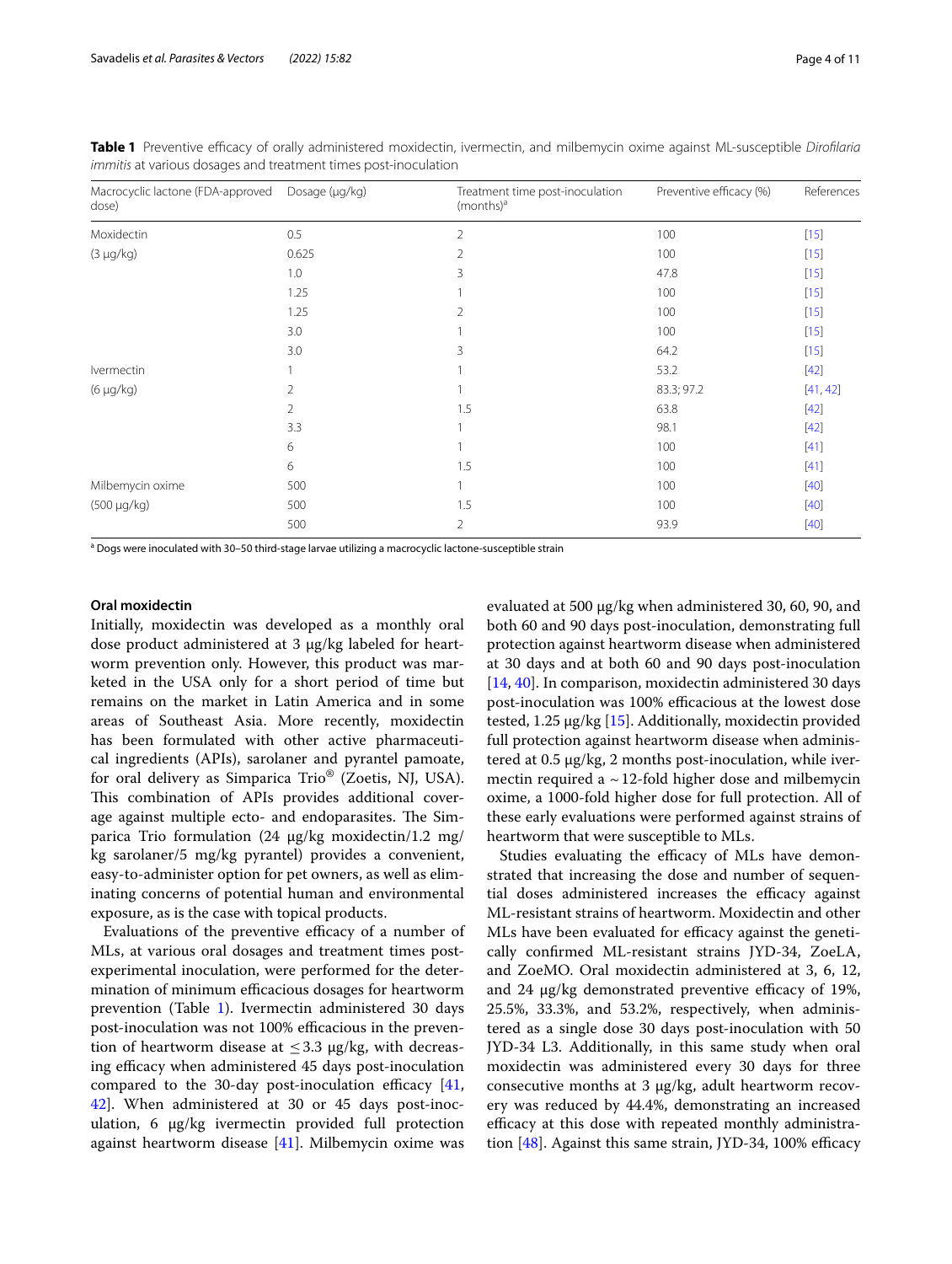was achieved when oral moxidectin was administered monthly at 40  $\mu$ g/kg or 60  $\mu$ g/kg for three consecutive months, and a 24  $\mu$ g/kg dose administered monthly for three consecutive months was highly efective (98.8%) (Table [2](#page-4-0)) [\[48](#page-9-19)].

Oral moxidectin has also been evaluated against the resistant strains ZoeMO and ZoeLA for efficacy in the prevention of heartworm disease. When administered as three consecutive oral monthly dosages, 60  $\mu$ g/kg moxidectin was 100% efective in preventing the development of both the ZoeLA and ZoeMO resistant strains. Efficacy was reduced to  $88.2\%$  when only a single 60  $\mu$ g/kg oral moxidectin dose was administered against the ZoeLA strain, demonstrating improved efficacy with consecutive monthly administration (Table [2\)](#page-4-0) [[48](#page-9-19)].

The 24 µg/kg moxidectin dose was selected for further development in Simparica Trio based on a number of scientifc and commercial considerations [\[48](#page-9-19)]. In two additional laboratory studies, the efficacy of  $24 \mu g/kg$ moxidectin administered orally for either four or six consecutive months was compared directly to Heartgard<sup>®</sup> Plus (ivermectin/pyrantel, Boehringer Ingelheim Animal Health, Ingelheim, Germany), Interceptor® Plus (milbemycin oxime/praziquantel, Elanco, Greenfeld, IN, USA), with both commercial products administered according to the labels, and an untreated control for a total of six consecutive months [\[49](#page-9-20)]. Studies used the ML-resistant strains ZoeLA and JYD-34, with each study animal receiving an inoculation of 50 L3 on day −30. A necropsy was performed approximately 9 months post-inoculation (3 months after the last of the six monthly doses) for all study animals in both studies. In the study with the ZoeLA strain, four or six consecutive monthly treatments of 24  $\mu$ g/kg moxidectin were  $\geq$  96.1% efficacious, however, six monthly treatments of Heartgard Plus and Interceptor Plus were only 18.7% and 21.2% efficacious, respectively (Table [3](#page-5-0)) [\[49](#page-9-20)]. In the study with JYD-34, four or six consecutive monthly treatments of 24 µg/kg moxidectin were 95.9% and 99.3% efective, and six monthly treatments of Heartgard Plus and Interceptor Plus were 63.9% and 5[4](#page-5-1).6% effective, respectively (Table 4)  $[49]$  $[49]$ . These data indicate that the increased dose of oral moxidectin provides greater efficacy against ML-resistant heartworm strains when compared to commercially available oral heartworm preventives and is a viable strategy for the management of ML resistance in the feld.

In a recent laboratory study, Simparica Trio, containing 24 µg/kg moxidectin, 1.2 mg/kg sarolaner and 5 mg/ kg pyrantel, and Heartgard Plus and Interceptor Plus  $(n=6)$  were administered in six consecutive monthly oral doses at the labeled dose rates after receiving an inoculation of 50 ZoeLA strain *D. immitis* L3 on day −30 [[50\]](#page-9-21). Dogs were necropsied approximately 9 months <span id="page-4-0"></span>**Table 2** Preventive efficacy of orally administered moxidectin against macrocyclic lactone-resistant heartworm strains utilizing various dosages and dosage regimens [\[48\]](#page-9-19)

| Study | Strain <sup>a</sup> | Treatment <sup>b</sup> | Dosage (µg/<br>kg) | Days of<br>treatment | Preventive<br>efficacy<br>(% ) |
|-------|---------------------|------------------------|--------------------|----------------------|--------------------------------|
| 1     | JYD-34              | Placebo                | 0                  | 0, 30, 60            |                                |
|       | JYD-34              | Moxidectin             | 3                  | 0                    | 19                             |
|       | JYD-34              | Moxidectin             | 3                  | 0, 30, 60            | 44.4                           |
|       | JYD-34              | Moxidectin             | 6                  | 0                    | 25.5                           |
|       | JYD-34              | Moxidectin             | 12                 | 0                    | 33.3                           |
|       | JYD-34              | Moxidectin             | 24                 | $\mathbf 0$          | 53.2                           |
| 2     | JYD-34              | Placebo                | $\Omega$           | 0, 28, 56            |                                |
|       | JYD-34              | Moxidectin             | 24                 | 0, 28, 56            | 98.8                           |
|       | JYD-34              | Moxidectin             | 40                 | 0, 28, 56            | 100                            |
|       | JYD-34              | Moxidectin             | 60                 | 0, 28, 56            | 100                            |
|       | ZoeLA               | Placebo                | 0                  | 0, 28, 56            |                                |
|       | ZoeLA               | Moxidectin             | 3                  | 0                    | 44.4                           |
|       | ZoeLA               | Moxidectin             | 24                 | 0, 28, 56            | 99.5                           |
|       | ZoeLA               | Moxidectin             | 40                 | 0, 28, 56            | 99.5                           |
|       | ZoeLA               | Moxidectin             | 60                 | 0                    | 88.2                           |
|       | ZoeLA               | Moxidectin             | 60                 | 0, 28, 56            | 100                            |
| 3     | ZoeMO               | Placebo                | 0                  | 0, 28, 56            |                                |
|       | ZoeMO               | Moxidectin             | 3                  | 0                    | 82.1                           |
|       | ZoeMO               | Moxidectin             | 24                 | 0, 28, 56            | 99.5                           |
|       | ZoeMO               | Moxidectin             | 40                 | 0, 28, 56            | 100                            |
|       | ZoeMO               | Moxidectin             | 60                 | 0, 28, 56            | 100                            |

<sup>a</sup> Each dog inoculated with 50 third-stage larvae of the specific strain ~1 month prior to the frst treatment

b For each treatment group, *n*=5

post-inoculation and evaluated for the presence of circulating MF and heartworm antigen on days 180, 210, and 236. Preventive efficacy of 97.2% in the Simparica Triotreated group was demonstrated, with all of the treated dogs having  $\leq$  3 worms present. No dogs treated with Simparica Trio tested positive for the presence of circulating MF at any time during this study, with only two of the six dogs testing positive for heartworm antigen. All six dogs treated with Heartgard Plus and Interceptor Plus had adult worms present at necropsy, with a geometric mean of 32.5 and 22.8 adults recovered, and preventive efficacy of 8.5% and 35.9%, respectively (Table [3\)](#page-5-0)  $[50]$  $[50]$ . On day 236, all Heartgard Plus- and Interceptor Plustreated dogs were positive for the presence of heartworm antigen, and fve of the total six dogs for each group were positive for circulating MF, indicating the possibility of infected dogs being able to transmit ML-resistant heartworm strains despite proper use of these preventive products. With very similar results to those obtained in the previous study  $[49]$  $[49]$  $[49]$ , using 24  $\mu$ g/kg moxidectin dose as a standalone, these data confirm the robust efficacy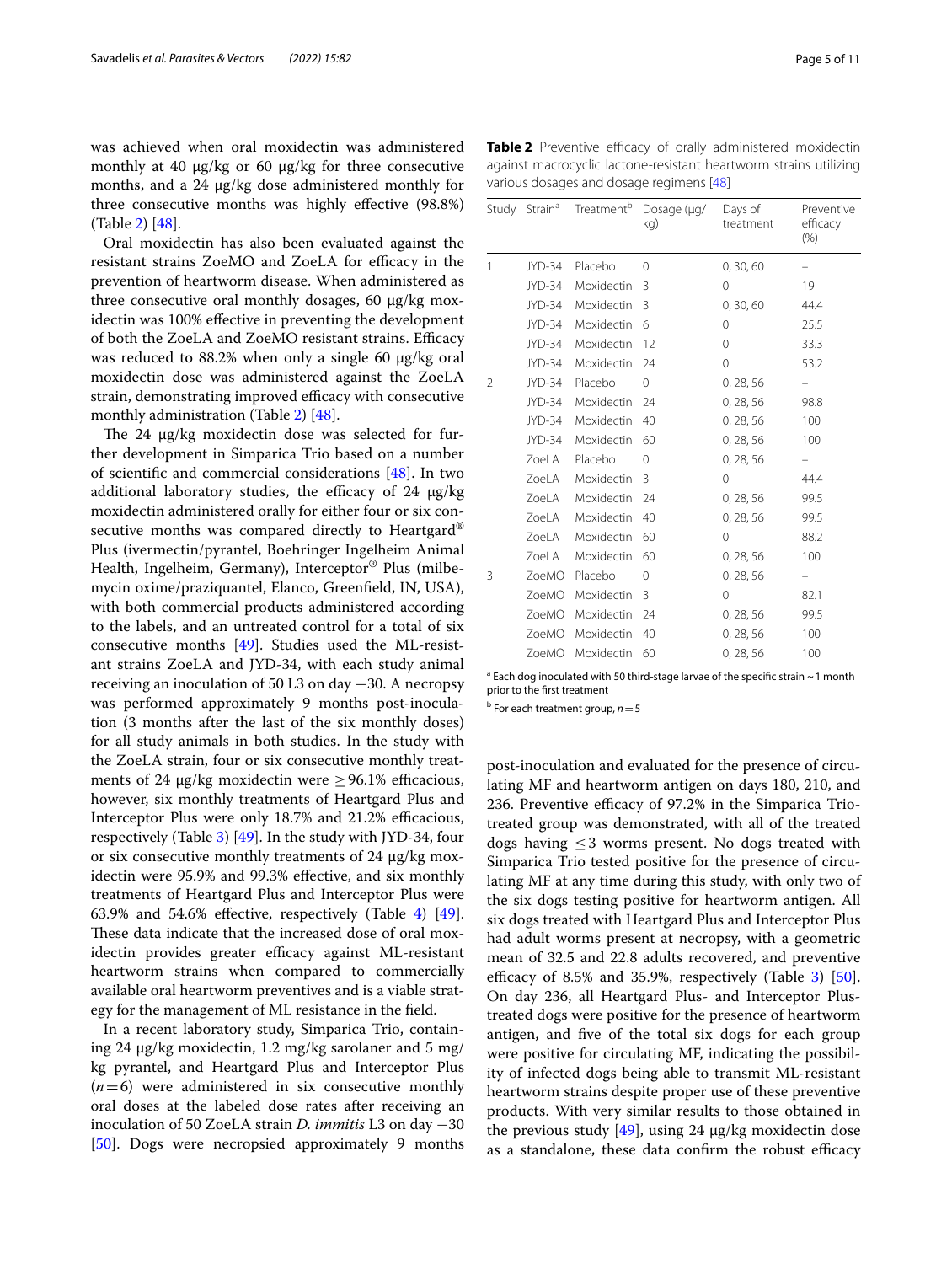| Study          | Treatment                           | Dosage (µg/kg) | Day of<br>inoculation <sup>a</sup> | Days of treatment       | Preventive<br>efficacy (%) | References |
|----------------|-------------------------------------|----------------|------------------------------------|-------------------------|----------------------------|------------|
|                | Placebo                             | 0              | $-30$                              | 0, 30, 60, 90, 120, 150 |                            | $[50]$     |
|                | Simparica Trio (moxidectin)         | Min. 24        | $-30$                              | 0, 30, 60, 90, 120, 150 | 97.2                       | $[50]$     |
|                | Heartgard Plus (ivermectin)         | Min. 6         | $-30$                              | 0, 30, 60, 90, 120, 150 | 8.5                        | $[50]$     |
|                | Interceptor Plus (milbemycin oxime) | Min. 500       | $-30$                              | 0, 30, 60, 90, 120, 150 | 35.9                       | $[50]$     |
| $\overline{2}$ | Placebo                             | 0              | $-30$                              | 0, 30, 60, 90, 120, 150 |                            | $[49]$     |
|                | <b>Moxidectin</b>                   | 24             | $-30$                              | 0, 30, 60, 90           | 96.8                       | $[49]$     |
|                | Moxidectin                          | 24             | $-30$                              | 0, 30, 60, 90, 120, 150 | 96.1                       | $[49]$     |
|                | Heartgard Plus (ivermectin)         | Min. 6         | $-30$                              | 0, 30, 60, 90, 120, 150 | 18.7                       | $[49]$     |
|                | Interceptor Plus (milbemycin oxime) | Min. 500       | $-30$                              | 0, 30, 60, 90, 120, 150 | 21.2                       | $[49]$     |

<span id="page-5-0"></span>Table 3 Preventive efficacy of various orally administered macrocyclic lactones against the macrocyclic lactone-resistant heartworm strain Zoel A

<sup>a</sup> Each dog inoculated with 50 third-stage larvae (L3) of the ZoeLA, macrocyclic lactone-resistant strain

<span id="page-5-1"></span>**Table 4** Preventive efficacy of various macrocyclic lactones against the macrocyclic lactone-resistant heartworm strain JYD-34

| Study | Treatment                           | Route of<br>administration | Dosage (µg/kg) | Day of<br>inoculation <sup>a</sup> | Days of treatment                                           | Preventive<br>efficacy (%) | References |
|-------|-------------------------------------|----------------------------|----------------|------------------------------------|-------------------------------------------------------------|----------------------------|------------|
|       | Placebo                             | SC                         | $\Omega$       | $-30$                              | $\mathbf{0}$                                                |                            | $[54]$     |
|       | ProHeart 12 (moxidectin)            | SC                         | 500            | $-30$                              | $\mathbf 0$                                                 | 100                        | $[54]$     |
|       | Heartgard Plus (ivermectin)         | Oral                       | Min. 6         | $-30$                              | 0, 30, 60, 90, 120, 150                                     | 10.5                       | $[54]$     |
|       | Interceptor Plus (milbemycin oxime) | Oral                       | Min. 500       | $-30$                              | 0, 30, 60, 90, 120, 150                                     | 14.6                       | $[54]$     |
| 2     | Placebo                             | SC                         | $\Omega$       | 165                                | 0                                                           | -                          | $[54]$     |
|       | ProHeart 12 (moxidectin)            | SC                         | 500            | 165                                | $\mathbf 0$                                                 | 98.3                       | $[54]$     |
|       | Heartgard Plus (ivermectin)         | Oral                       | Min. 6         | 165                                | 0, 30, 60, 90, 120, 150,<br>180, 210, 240, 270,<br>300, 330 | 37.7                       | $[54]$     |
|       | Interceptor Plus (milbemycin oxime) | Oral                       | Min. 500       | 165                                | 0, 30, 60, 90, 120, 150,<br>180, 210, 240, 270,<br>300, 330 | 34.9                       | $[54]$     |
| 3     | Placebo                             | Oral                       | $\Omega$       | $-30$                              | 0, 30, 60, 90, 120, 150                                     | $\qquad \qquad -$          | $[49]$     |
|       | Moxidectin                          | Oral                       | 24             | $-30$                              | 0, 30, 60, 90                                               | 95.9                       | $[49]$     |
|       | Moxidectin                          | Oral                       | 24             | $-30$                              | 0, 30, 60, 90, 120, 150                                     | 99.3                       | $[49]$     |
|       | Heartgard Plus (ivermectin)         | Oral                       | Min. 6         | $-30$                              | 0, 30, 60, 90, 120, 150                                     | 63.9                       | [49]       |
|       | Interceptor Plus (milbemycin oxime) | Oral                       | Min. 500       | $-30$                              | 0, 30, 60, 90, 120, 150                                     | 54.6                       | [49]       |

<sup>a</sup> Each dog inoculated with 50 third-stage larvae (L3) of the JYD-34, macrocyclic lactone-resistant strain

of 24 µg/kg moxidectin against the ML-resistant ZoeLA heartworm strain.

The preventive efficacy of Simparica Trio was also evaluated in a multicenter feld study, enrolling a total of 410 dogs (365 included in the efficacy evaluation) from 23 diferent veterinary clinics across the USA. Dogs were administered 11 consecutive monthly doses of either Heartgard Plus  $(6-12 \mu g/kg)$  ivermectin and  $5-10 \mu g/$ kg pyrantel) or Simparica Trio (24–48 µg/kg moxidectin, 2–4 mg/kg sarolaner, and 5–10 mg/kg pyrantel) [\[51](#page-9-22)]. All dogs enrolled in the study tested negative for the presence of circulating MF and adult heartworm antigen on days 1/0 (before treatments), 120, and 240. Compliance in administering Heartgard Plus and Simparica Trio in this study was rigorously documented, ensuring that all dogs in efficacy evaluations received their required doses at the appropriate time. Of the 246 dogs that were eligible for efficacy inclusion that received Simparica Trio with complete compliance, no dogs tested positive for MF or heartworm antigen at any point throughout the study, while two dogs of the total 119 eligible for efficacy evaluation that received Heartgard Plus in complete compliance tested positive for heartworm antigen on day 330, with one of these dogs also testing positive for MF. The two dogs treated with Heartgard Plus that became positive for adult heartworms during the study, even with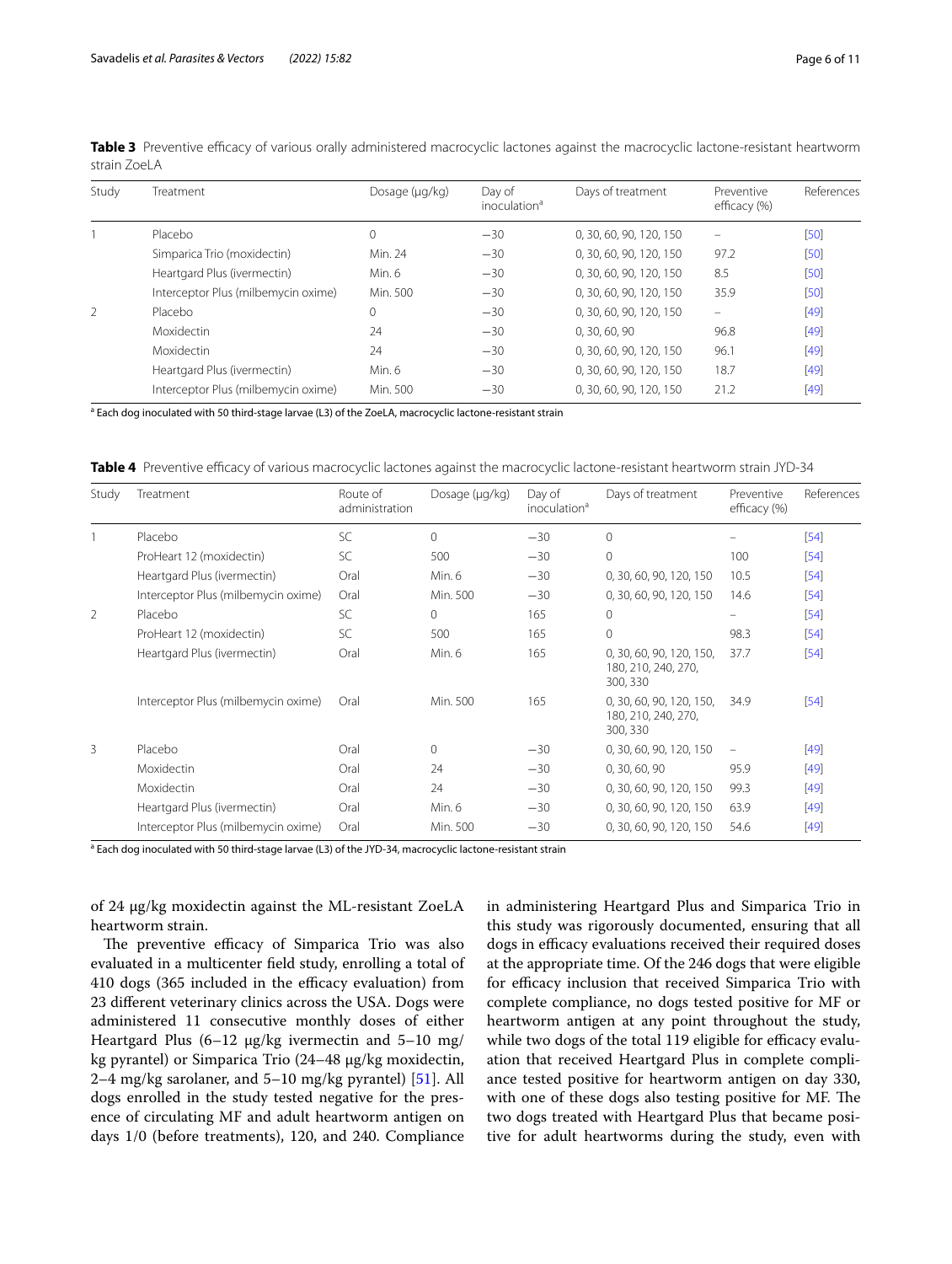11 months of documented compliance were from Livonia, Louisiana (LA) in the LMRV [[51\]](#page-9-22). Based on the data presented above, Simparica Trio, containing a minimum of 24 µg/kg moxidectin, will likely provide robust heartworm prevention against the strains to which most dogs in the USA will likely be exposed, including those that may be resistant to MLs.

## **Injectable moxidectin**

ProHeart® 6 [0.17 mg/kg (170 µg/kg) moxidectin] and ProHeart<sup>®</sup> 12 [0.5 mg/kg (500  $\mu$ g/kg) moxidectin] are the only injectable heartworm preventives, and these products ofer extended-release moxidectin for the continuous prevention of heartworm disease in dogs for 6 and 12 months, respectively. ProHeart 6 and 12 offer a safe and reliable heartworm preventive option without owners having to comply with monthly administration. Data show that, on average, owners using a monthly product for heartworm prevention administer only half of the prescribed monthly doses necessary to provide complete heartworm prevention [[52](#page-9-24)]. Once ProHeart is administered, compliance is guaranteed to be 100% for the 6- or 12-month dosing interval. In addition to the increased compliance as compared to monthly administered products, data indicate that ProHeart formulations (0.17 mg/ kg; ProHeart 6) provide 100% prophylactic activity for one full year against ML-susceptible heartworms, demonstrating the robust, persistent efficacy of the ProHeart formulation against experimentally induced ML-susceptible heartworms  $[53]$ . The persistent efficacy observed in ProHeart 6 and 12 is a function of the inherent physicochemical properties of moxidectin, including long halflife and increased lipophilicity and potency, together with the extended-release properties of the formulation [\[39](#page-9-12)]. Anaphylactic and anaphylactoid reactions may occur in some dogs following administration of ProHeart 6/12 alone or with vaccines, and they are available through a restricted distribution program to veterinarians that have completed the RiskMAP training and certifcation module.

The efficacy of ProHeart 12, Heartgard Plus, and Interceptor Plus against the ML-resistant strain JYD-34 was evaluated in two diferent laboratory studies, in which dogs were either inoculated with 50 *D. immitis* L3 30 or 165 days after initiating treatment, respectively [[54\]](#page-9-23). In the first study, where dogs were inoculated on day  $-30$ , dogs  $(n=6)$  were either treated with a single dose of ProHeart 12 on day 0 or administered six consecutive monthly oral treatments of Heartgard Plus or Interceptor Plus on days 0, 30, 60, 90, 120, and 150. All dogs were necropsied on day 185, approximately 8 months postinoculation. The preventive efficacy of ProHeart 12 was 100%, with no dogs having any adult worms at necropsy. In comparison, all six dogs in both the Heartgard Plusand Interceptor Plus-treated groups, had adult worms present at necropsy, demonstrating an overall preventive efficacy of 10.5% and 1[4](#page-5-1).6% respectively (Table 4)  $[54]$ . In the second laboratory study, dogs were inoculated on day 165, in order to compare efficacies against an ML-resistant strain in the middle of the treatment regimen. For this study, dogs ( $n=6$  for each treatment group) were either treated with a single dose of ProHeart 12 on day 0 or administered six consecutive oral monthly doses before and after inoculation with Heartgard Plus or Interceptor Plus, for a total of 12 consecutive monthly treatments [[54\]](#page-9-23). All dogs were necropsied on day 360, approximately 7 months post-inoculation. Adult heartworms were present in all dogs treated with either Heartgard Plus or Interceptor Plus, with preventive efficacies of 37.7% and 34.9% respectively. The preventive efficacy of those dogs treated with ProHeart 12 was 98.3%, with only four of the total six dogs containing a single worm each (Table [4](#page-5-1)) [[54\]](#page-9-23). These studies indicate that a single injection of Pro-Heart 12 is highly efficacious ( $\geq$ 98%) against a known ML-resistant strain when exposed at both the start and middle of the treatment regimen.

As claims of lack of efficacy for MLs, and confirmed cases of ML resistance continue to increase, field efficacy trials become extremely important in evaluating the efficacy against current natural strains circulating that could be a mixture of susceptible and potentially ML-resistant strains. A field efficacy study evaluated the preventive efficacy of Heartgard Plus and ProHeart 12 with clientowned dogs from 19 veterinary clinics across the USA. Dogs received either 20 consecutive monthly doses of Heartgard Plus or two annual doses of ProHeart 12, with a total of 218 dogs receiving Heartgard Plus and 236 dogs receiving ProHeart 12  $[55]$  $[55]$ . The study was designed to test the efficacy of treatment in dogs over an initial exposure period of 12 months. However, in order to determine if dogs may have been exposed at the end of the 12-month period became infected, all animals needed to be followed for a fnal antigen test 8 months after the end of the 12-month exposure period. The second ProHeart 12 dose and the additional eight Heartgard Plus doses provided heartworm prevention during this period. Of the 236 dogs that received two annual doses of ProHeart 12, no animals tested positive for the presence of heartworm antigen or circulating MF at any time during this study, indicating complete heartworm prevention for the 12-month evaluation period. Four of the total 218 dogs that received 20 consecutive monthly doses of Heartgard Plus tested positive for the presence of adult heartworm infection during the study. Of these four dogs, three tested positive for heartworm antigen and circulating MF, with the fourth testing positive solely for the presence of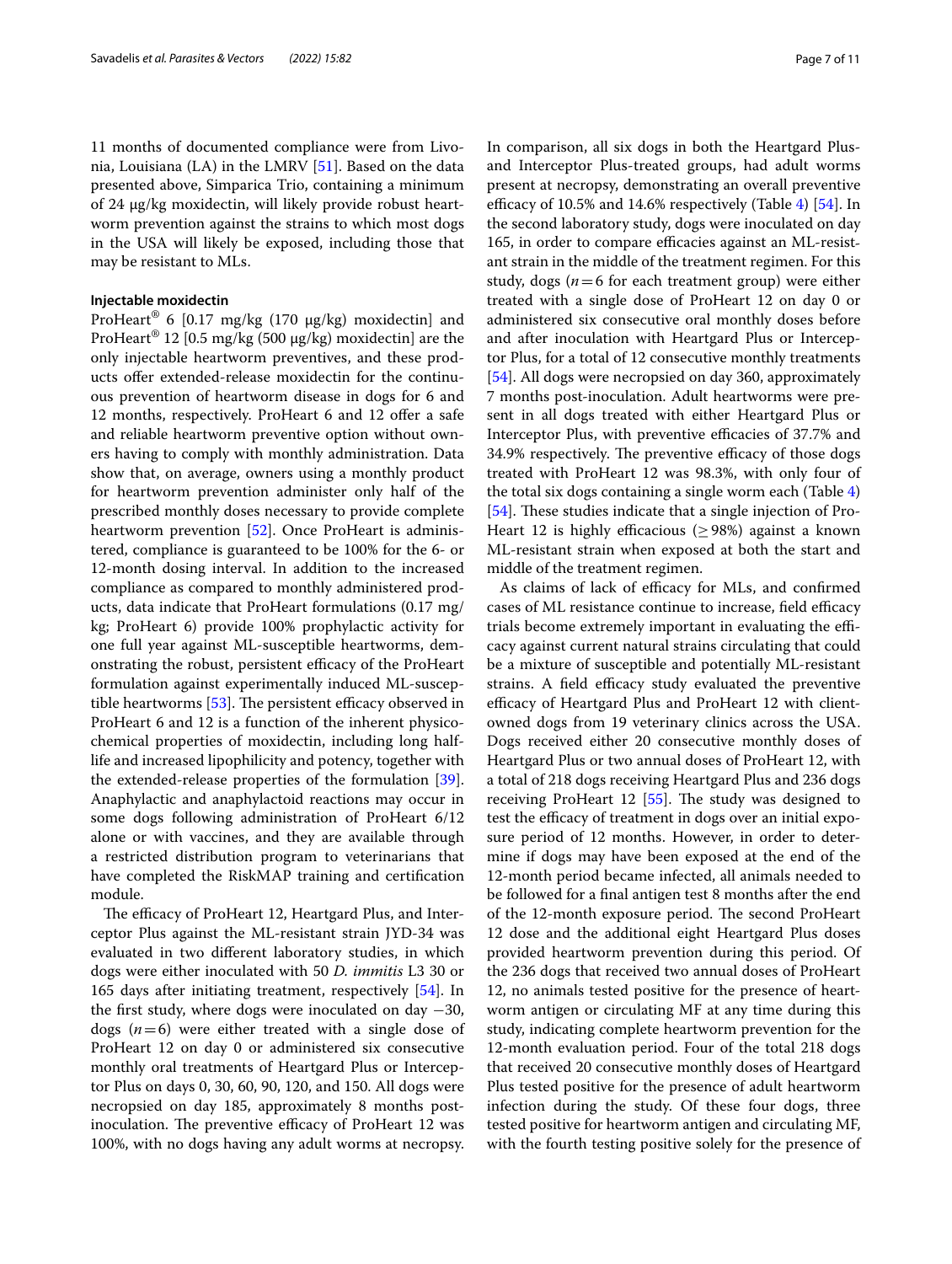heartworm antigen. All four cases of breakthrough infection with Heartgard Plus occurred in the LMRV, with two dogs from Zachary, LA, one dog from Lake Charles, LA, and one dog from Memphis, Tennessee. Compliance for administration of Heartgard Plus in the study was rigorously documented, ensuring that all dogs received their required doses at the appropriate time. Three of the four Heartgard Plus-treated dogs were also positive for MF, even with continued Heartgard Plus treatment, indicating that these treatment failures may have been due to exposure to ML-resistant heartworms. There was a signifcant diference between the ProHeart 12 and Heartgard Plus groups, indicating that ProHeart 12 performed better than Heartgard Plus in preventing heartworm disease in this field study, confirming the robust efficacy of ProHeart 12 under field conditions [[55\]](#page-9-26). The difference in the performance of these two products in this study is likely related to the inherent properties of moxidectin and the dose of moxidectin in the product, in addition to the continuous presence of the active compound through the dosing period made possible by the ProHeart 12 extended-release formulation.

The transmission of heartworm disease is dependent on the ingestion of MF by female mosquitoes from a patent host. Therefore, the reduction and elimination of circulating MF in infected animals is important in reducing the transmission and prevalence of this disease. Topical moxidectin (Advantage® Multi, Bayer Animal Health, Shawnee Mission, KS, USA) is the only ML FDA-approved for the elimination of circulating MF in canine heartworm disease, with a >99% reduction in MF observed compared to untreated controls 7 days post-treatment  $[56]$  $[56]$ . The 0.5 mg/kg moxidectin dose in ProHeart 12 is also highly microflaricidal, with >97% reduction in MF reported 7 days post-treatment [\[57](#page-9-28)]. The results for both Advantage Multi and ProHeart 12 are for strains susceptible to MLs. Evaluation of ProHeart 6 and ProHeart 12 in the reduction of circulating MF against an ML-resistant strain, ZoeMO, demonstrated a >90% reduction in MF by 28 and 42 days post-treatment respectively, and >96% on day 84, after a single subcutaneous dose [[58](#page-9-29)]. Based on these data, injectable moxidectin may offer the potential for microfilarial reduction, even against ML-resistant strains providing additional opportunity to reduce the transmission of heartworm.

## **Topical moxidectin**

Moxidectin can be administered topically for the prevention of heartworm disease and is available for dogs, cats, and ferrets (Advantage Multi®; Coraxis®, Bayer Animal Health). The increased dose of moxidectin administered in Advantage Multi/Coraxis,  $2.5 \text{ mg/kg}$  (2500  $\mu$ g/kg), provides efficacy for the treatment and control of gastrointestinal nematodes, including hookworm, roundworm, and whipworm species in dogs.

Topical moxidectin is the only FDA-approved treat-ment for circulating MF in heartworm-positive dogs [[56](#page-9-27), [59,](#page-10-0) [60](#page-10-1)]. In two laboratory studies, naturally infected dogs and dogs experimentally infected by surgical transplantation of adult worms were administered topical Advantage Multi on days 0 and 28, with blood samples collected at various times post-treatment. Fourteen days post-treatment, dogs in both studies had a >99% reduction in circulating MF observed compared to the untreated control groups. This reduction of >99% persisted through day 42, the study end, with one dog still testing positive for the presence of circulating MF in the naturally infected dogs and a geometric mean of 7.1 MF/ml in the experimentally infected dogs on day 42 [[56,](#page-9-27) [60](#page-10-1)].

Due to the high dose of moxidectin administered in Advantage Multi/Coraxis, accumulation occurs with subsequent monthly doses, with a steady state of mean serum concentration reached after four monthly topical applications  $[61]$  $[61]$  $[61]$ . This steady state of moxidectin is fully efficacious in the prevention of heartworm disease, as dogs inoculated with 50 susceptible *D. immitis* L3 28 days after four monthly topical treatments had no adult heartworms recovered at necropsy  $[61]$  $[61]$ . The mean terminal phase half-life for the topical administration of moxidectin is 28 days, therefore providing an extended duration of time over the mean efficacious dose (MED) as compared to that of oral ivermectin  $[61]$ . Advantage Multi has also demonstrated efficacy against ML-resistant heartworms, with 100% preventive efficacy against the JYD-34 strain with a single dose administered 30 days post-inoculation with *D. immitis* L3 [[30\]](#page-9-30). There was a report of  $<$  100% efficacy in a second study using a single dose of Advantage Multi that was not published (McCall, unpublished data).

Despite the benefts of topical moxidectin for the prevention of heartworm disease, there are disadvantages to this topical administration route. Improper owner administration of topical products can lead to inadequate exposure and absorption of the active ingredients, and subsequently sub-efficacious doses to the dog. Additionally, topical products can lead to increased environmental contamination due to exposure of household items and other members of the household to the product. Also important is that accidental oral administration of  $>40\%$ of the topical dose (total of 1 mg/kg dose) to a dog with the MDR-1 defect can result in severe adverse efects, resulting in a black box warning on the label.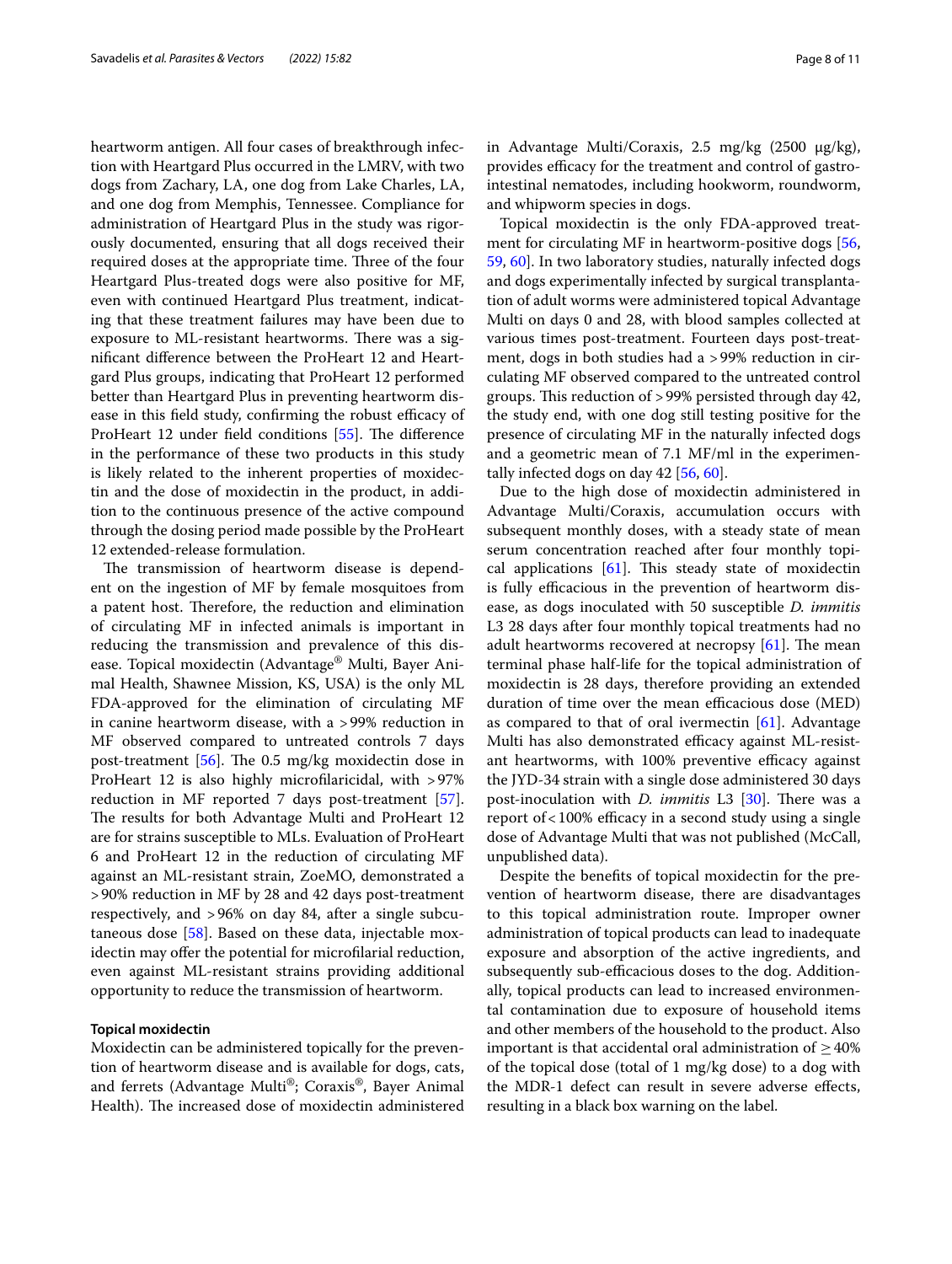## **Conclusions**

Resistance of some strains of *D. immitis* to MLs has been confrmed in the USA. Despite continued research and investigation, products containing novel compounds for the successful prevention of heartworm disease have not been brought to market. Therefore, currently the management of ML resistance is likely best achieved through the use of optimized formulations of MLs that focus on increased dose rate, and selection of MLs with optimal physicochemical and pharmacokinetic properties. Moxidectin is one such ML with favorable attributes, such as high potency against heartworms, long half-life, and greater margin of safety, that make it ideal for optimization in various formulations. With the continued and increasing threat of ML resistance in the USA, veterinarians play a critical role in educating clients on the importance of proper heartworm preventive administration to protect their pets from all strains of heartworms to which their pets are potentially exposed, especially considering the potential for the further spread of ML-resistant heartworm strains in the USA.

#### **Abbreviations**

APIs: Active pharmaceutical ingredients; ES: Excretory-secretory; FDA: Food and Drug Administration; GABA<sub>A</sub>: Gamma-aminobutyric acid type A-gated chloride; L3: Infective third-stage larvae; L4: Fourth-stage larvae; L5: Juvenile adult worms; LA: Louisiana; LMRV: Lower Mississippi River Valley; MLs: Macrocyclic lactones; MED: Mean efficacious dose; MDR-1: Multidrug resistance-1; MF: Microflariae; P-gps: P-glycoproteins; PDGF: Platelet-derived growth factor.

#### **Acknowledgements**

The authors would like to thank the numerous clients, pets and scientists who contributed to this community's knowledge of heartworm disease.

#### **Authors' contributions**

All authors have read and approved the fnal manuscript.

## **Funding**

Not applicable.

#### **Availability of data and materials**

The datasets used and/or analyzed during the current study are available from the corresponding author on reasonable request.

## **Declarations**

#### **Ethics approval and consent to participate**

The laboratory study protocols were reviewed and approved by the relevant test facility Animal Care and Use Committee prior to implementation. The clinical feld study protocols were reviewed and approved by the Zoetis Ethical Review Board, and owner consent to participate was obtained prior to patient enrollment.

#### **Consent for publication**

Not applicable.

## **Competing interests**

MDS, TM, KK, SJM and DJW at the time of writing and publishing this review manuscript are employees of Zoetis LLC.

Received: 1 April 2020 Accepted: 18 November 2021 Published: 11 March 2022

#### **References**

- <span id="page-8-0"></span>1. Kume S, Itagaki S. On the life-cycle of *Diroflaria immitis* in the dog as the fnal host. Br Vet J. 1955;111(1):16–24.
- <span id="page-8-1"></span>2. Kotani T, Powers KG. Developmental stages of *Diroflaria immitis* in the dog. Am J Vet Res. 1982;43(12):2199–206.
- <span id="page-8-2"></span>3. Orihel TC. Morphology of the larval stages of *Diroflaria immitis* in the dog. J Parasitol. 1961;47:251–62.
- <span id="page-8-3"></span>4. Rawlings CA, Losonsky JM, Lewis RE, McCall JW. Development and resolution of radiographic lesions in canine heartworm disease. J Am Vet Med Assoc. 1981;178(11):1172–7.
- <span id="page-8-4"></span>5. Rawlings CA. Clinical laboratory evaluations of seven heartworm infected beagles: during disease development and following treatment. Cornell Vet. 1982;72(1):49–56.
- <span id="page-8-5"></span>6. Schaub RG, Rawlings CA, Keith JC Jr. Platelet adhesion and myointimal proliferation in canine pulmonary arteries. Am J Pathol. 1981;104(1):13–22.
- <span id="page-8-6"></span>7. Schaub RG, Rawlings CA, Keith JC. Effect of long-term aspirin treatment on platelet adhesion to chronically damaged canine pulmonary arteries. Thromb Haemost. 1981;46(4):680–3.
- <span id="page-8-7"></span>8. Rawlings CA. The pulmonary response to adult *Diroflaria immitis*. In: Pendersen D, Folcher MA, editors. Heartworm disease in dogs and cats. Philadelphia: W. B. Saunders Company; 1986. p. 1–41.
- <span id="page-8-8"></span>9. McCracken MD, Patton S. Pulmonary arterial changes in feline diroflariasis. Vet Pathol. 1993;30(1):64–9.
- <span id="page-8-9"></span>10. Ames MK, Atkins CE. Treatment of dogs with severe heartworm disease. Vet Parasitol. 2020;283: 109131.
- <span id="page-8-10"></span>11. Bowman DD. Heartworms, macrocyclic lactones, and the specter of resistance to prevention in the United States. Parasit Vectors. 2012;5:138.
- 12. McCall JW. The safety-net story about macrocyclic lactone heartworm preventives: a review, an update, and recommendations. Vet Parasitol. 2005;133:197–206.
- <span id="page-8-12"></span>13. Campbell WC. Use of ivermectin in dogs and cats. In: Campbell WC, editor. Ivermectin and abamectin. New York: Springer; 1989.
- <span id="page-8-15"></span>14. Grieve RB, Frank GR, Stewart VA, Parsons JC, Belasco DL, Hepler DI. Chemoprophylactic efects of milbemycin oxime against larvae of *Diroflaria immitis* during prepatent development. Am J Vet Res. 1991;52(12):2040–2.
- <span id="page-8-14"></span>15. McTier T, McCall JW, Dzimianski MT, Aguilar R, Wood I. Prevention of experimental heartworm infection in dogs with single oral doses of moxidectin. In: proceedings of the heartworm symposium 1992; Austin, TX: American Heartworm Society: 165–8.
- 16. McTier TL, Shanks DJ, Watson P, McCall JW, Genchi C, Six RH, et al. Prevention of experimentally induced heartworm (*Diroflaria immitis*) infections in dogs and cats with a single topical application of selamectin. Vet Parasitol. 2000;91(3–4):259–68.
- 17. Lok JB KD, McCall JW, Dzimianski MT, Cleale RM, Wang GT, et al. Six-month prophylactic efficacy of an injectable, sustained-release formulation of moxidectin against *Diroflaria immitis* infection: a two-center study. In: recent advances in heartworm disease symposium 2001; San Antonio, TX: American Heartworm Society: 149–57.
- 18. Arther RG, Bowman DD, Slone RL, Travis LE. Imidacloprid plus moxidectin topical solution for the prevention of heartworm disease (*Diroflaria immitis*) in dogs. Parasitol Res. 2005;97(Suppl 1):S76–80.
- <span id="page-8-11"></span>19. Lok JB, Knight DH, Wang GT, Doscher ME, Nolan TJ, Hendrick MJ, et al. Activity of an injectable, sustained-release formulation of moxidectin administered prophylactically to mixed-breed dogs to prevent infection with *Diroflaria immitis*. Am J Vet Res. 2001;62(11):1721–6.
- <span id="page-8-13"></span>20. Wolstenholme AJ, Maclean MJ, Coates R, McCoy CJ, Reaves BJ. How do the macrocyclic lactones kill flarial nematode larvae? Invert Neurosci. 2016;16(3):7.
- 21. Geary TG, Moreno Y. Macrocyclic lactone anthelmintics: spectrum of activity and mechanism of action. Curr Pharm Biotechnol. 2012;13(6):866–72.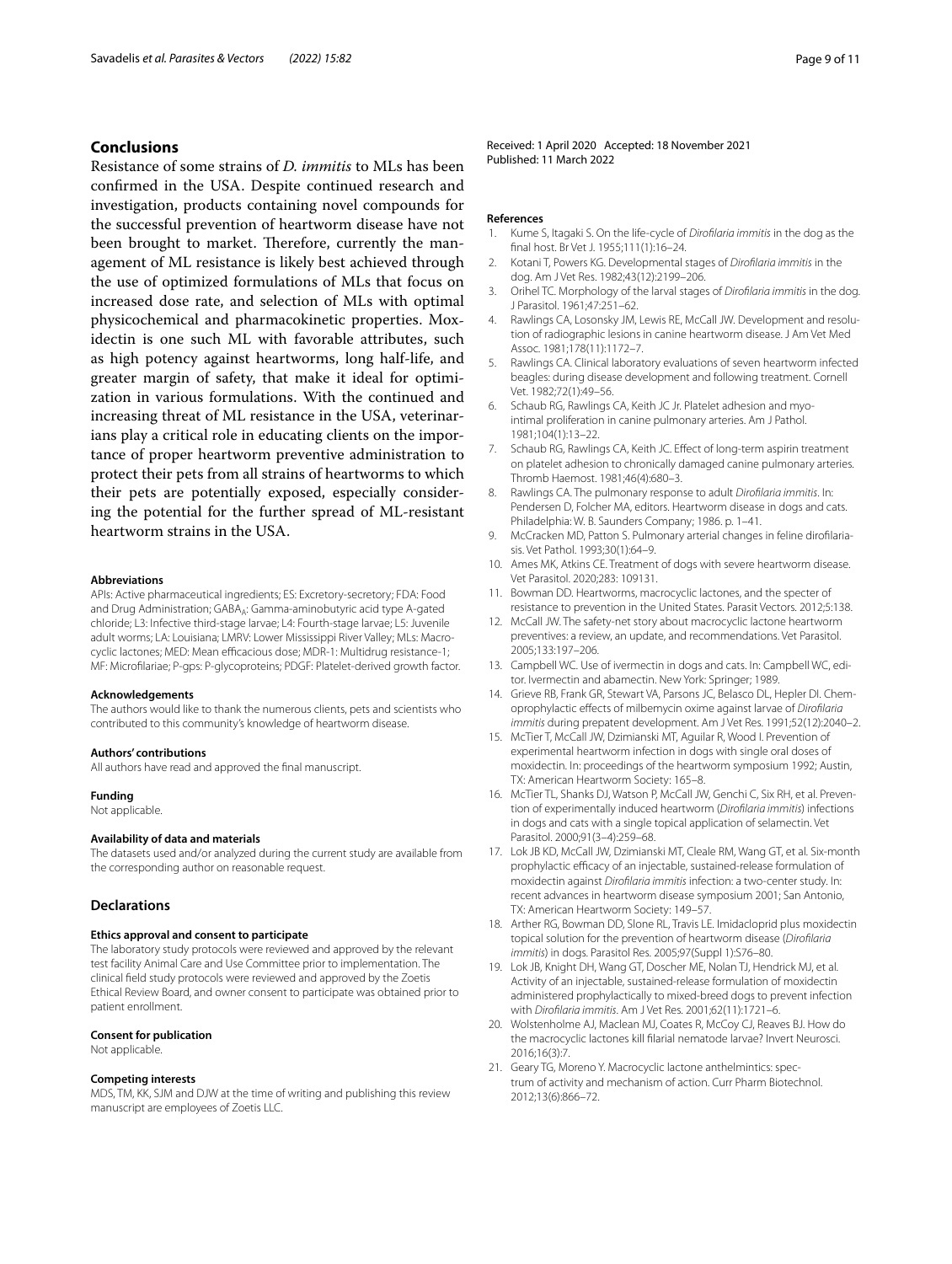- <span id="page-9-0"></span>22. Wolstenholme AJ, Rogers AT. Glutamate-gated chloride channels and the mode of action of the avermectin/milbemycin anthelmintics. Parasitology. 2005;131(Suppl):S85-95.
- <span id="page-9-1"></span>23. Geyer J, Janko C. Treatment of MDR1 mutant dogs with macrocyclic lactones. Curr Pharm Biotechnol. 2012;13(6):969–86.
- <span id="page-9-2"></span>24. Harischandra H, Yuan W, Loghry HJ, Zamanian M, Kimber MJ. Profling extracellular vesicle release by the flarial nematode *Brugia malayi* reveals sex-specifc diferences in cargo and a sensitivity to ivermectin. PLoS Negl Trop Dis. 2018;12(4): e0006438.
- <span id="page-9-3"></span>25. Moreno Y, Nabhan JF, Solomon J, Mackenzie CD, Geary TG. Ivermectin disrupts the function of the excretory-secretory apparatus in microflariae of *Brugia malayi*. Proc Natl Acad Sci USA. 2010;107(46):20120–5.
- <span id="page-9-4"></span>26. Vatta AF, Dzimianski M, Storey BE, Camus MS, Moorhead AR, Kaplan RM, et al. Ivermectin-dependent attachment of neutrophils and peripheral blood mononuclear cells *to Diroflaria immitis* microflariae *in vitro*. Vet Parasitol. 2014;206(1–2):38–42.
- <span id="page-9-5"></span>27. Rehm CJ. AHS survey fnds increase in heartworm cases. 2017. [https://](https://www.heartwormsociety.org/veterinary-resources/veterinary-education/ahs-board-speaks-out/368-ahs-survey-finds-increase-in-heartworm-cases) [www.heartwormsociety.org/veterinary-resources/veterinary-education/](https://www.heartwormsociety.org/veterinary-resources/veterinary-education/ahs-board-speaks-out/368-ahs-survey-finds-increase-in-heartworm-cases) [ahs-board-speaks-out/368-ahs-survey-fnds-increase-in-heartworm](https://www.heartwormsociety.org/veterinary-resources/veterinary-education/ahs-board-speaks-out/368-ahs-survey-finds-increase-in-heartworm-cases)[cases.](https://www.heartwormsociety.org/veterinary-resources/veterinary-education/ahs-board-speaks-out/368-ahs-survey-finds-increase-in-heartworm-cases) Accessed 08 Oct 2021.
- 28. Bourguinat C, Lee ACY, Lizundia R, Blagburn BL, Liotta JL, Kraus MS, et al. Macrocyclic lactone resistance in *Diroflaria immitis*: Failure of heartworm preventives and investigation of genetic markers for resistance. Vet Parasitol. 2015;210:167–78.
- 29. Pulaski CN, Malone JB, Bourguinat C, Prichard R, Geary T, Ward D, et al. Establishment of macrocyclic lactone resistant *Diroflaria immitis* isolates in experimentally infected laboratory dogs. Parasit Vectors. 2014;7:494.
- <span id="page-9-30"></span>30. Blagburn BL, Arther RG, Dillon AR, Butler JM, Bowles JV, von Simson C, et al. Efficacy of four commercially available heartworm preventive products against the JYD-34 laboratory strain of *Diroflaria immitis*. Parasit Vectors. 2016;9:191.
- 31. Ballesteros C, Pulaski CN, Bourguinat C, Keller K, Prichard RK, Geary TG. Clinical validation of molecular markers of macrocyclic lactone resistance in *Diroflaria immitis*. Int J Parasitol Drugs Drug Resist. 2018;8(3):596–606.
- 32. Maclean MJ, Savadelis MD, Coates R, Dzimianski MT, Jones C, Benbow C, et al. Does evaluation of *in vitro* microflarial motility refect the resistance status of *Diroflaria immitis* isolates to macrocyclic lactones. Parasit Vectors. 2017;10:17–23.
- <span id="page-9-6"></span>33. McTier TL, Six RH, Pullins A, Chapin S, McCall JW, Rugg D, et al. Efficacy of oral moxidectin against susceptible and resistant isolates of *Diroflaria immitis* in dogs. Parasit Vectors. 2017;10:39–45.
- <span id="page-9-7"></span>34. Prichard RK, Geary TG. Perspectives on the utility of moxidectin for the control of parasitic nematodes in the face of developing anthelmintic resistance. Int J Parasitol Drugs Drug Resist. 2019;10:69–83.
- <span id="page-9-8"></span>35. Ledesma N, Harrington L. Mosquito vectors of dog heartworm in the United States: vector status and factors influencing transmission efficiency. Top Companion Anim Med. 2011;26(4):178–85.
- <span id="page-9-9"></span>36. Bourguinat C, Keller K, Bhan A, Peregrine A, Geary T, Prichard R. Macrocyclic lactone resistance in *Diroflaria immitis*. Vet Parasitol. 2011;181(2):388–92.
- <span id="page-9-10"></span>37. Drake J, Parrish RS. Dog importation and changes in heartworm prevalence in Colorado 2013–2017. Parasit Vectors. 2019;12(1):207.
- <span id="page-9-11"></span>38. Prichard R, Menez C, Lespine A. Moxidectin and the avermectins: consanguinity but not identity. Int J Parasitol Drugs Drug Resist. 2012;2:134–53.
- <span id="page-9-12"></span>39. Al-Azzam SI, Fleckenstein L, Cheng KJ, Dzimianski MT, McCall JW. Comparison of the pharmacokinetics of moxidectin and ivermectin after oral administration to beagle dogs. Biopharm Drug Dispos. 2007;28(8):431–8.
- <span id="page-9-13"></span>40. Grieve RB, Frank GR, Stewart VA, Parsons JC, Abraham D, MacWilliams PS, Hepler D. Efect of dosage and dose timing on heartworm (*Diroflaria immitis*) chemoprophylaxis with milbemycin. In: proceedings of the American heartworm symposium 1989; Washington, DC: American Heartworm Society; 1989. pp. 121–4.
- <span id="page-9-18"></span>41. Paul AJ, Todd KS Jr, Acre KE Sr, Plue RE, Wallace DH, French RA, et al. Efficacy of ivermectin chewable tablets and two new ivermectin tablet formulations against *Diroflaria immitis* larvae in dogs. Am J Vet Res. 1991;52(11):1922–3.
- <span id="page-9-14"></span>42. Paul AJ, Todd KS Jr, Sundberg JP, DiPietro JA, McCall JW. Efficacy of ivermectin against *Diroflaria immitis* larvae in dogs 30 and 45 days after induced infection. Am J Vet Res. 1986;47(4):883–4.
- <span id="page-9-15"></span>43. Menez C, Sutra JF, Prichard R, Lespine A. Relative neurotoxicity of ivermectin and moxidectin in MDR1ab (−/−) mice and efects on mammalian GABA(A) channel activity. PLoS Negl Trop Dis. 2012;6(11): e1883.
- <span id="page-9-16"></span>44. Geyer J, Klintzsch S, Meerkamp K, Wohlke A, Distl O, Moritz A, et al. Detection of the nt230(del4) MDR1 mutation in white Swiss shepherd dogs: case reports of doramectin toxicosis, breed predisposition, and microsatellite analysis. J Vet Pharmacol Ther. 2007;30(5):482–5.
- 45. Paul AJ, Tranquilli WJ, Seward RL, Todd KS Jr, DiPietro JA. Clinical observations in collies given ivermectin orally. Am J Vet Res. 1987;48(4):684–5.
- 46. Geyer J, Doring B, Godoy JR, Moritz A, Petzinger E. Development of a PCR-based diagnostic test detecting a nt230(del4) MDR1 mutation in dogs: Verifcation in a moxidectin-sensitive Australian shepherd. J Vet Pharmacol Ther. 2005;28(1):95–9.
- <span id="page-9-17"></span>47. Paul AJ, Tranquilli WJ, Hutchens DE. Safety of moxidectin in avermectinsensitive collies. Am J Vet Res. 2000;61(5):482–3.
- <span id="page-9-19"></span>48. McTier TL, Six RH, Pullins A, Chapin S, Kryda K, Mahabir SP, et al. Preventive efficacy of oral moxidectin at various doses and dosage regimens against macrocyclic lactone-resistant heartworm (*Diroflaria immitis*) strains in dogs. Parasit Vectors. 2019;12(1):444.
- <span id="page-9-20"></span>49. Kryda K, Holzmer SJ, Everett WR, McCall JW, Mahabir SP, McTier TL, et al. Preventive efficacy of four or six monthly oral doses of 24 µg/kg moxidectin compared to six monthly doses of Heartgard® Plus or Interceptor® Plus against macrocyclic lactone-resistant heartworm (*Diroflaria immitis*) strains in dogs. Parasit Vectors. 2020;13(1):339.
- <span id="page-9-21"></span>50. Myers JAE, Holzmer S, McCall JW, Mahabir SP, McTier TL, Maeder SJ, et al. Preventive efficacy of six monthly oral doses of Simparica Trio®, HeartgardÂ® Plus, and InterceptorÂ® Plus against a macrocyclic lactone-resistant strain (ZoeLA) of heartworm (Diroflaria immitis) in dogs. Parasites Vectors 2022;15:81.<https://doi.org/10.1186/s13071-022-05180-3>
- <span id="page-9-22"></span>51. Kryda K, Six RH, Walsh KF, Holzmer SJ, Chapin S, Mahabir SP, et al. Laboratory and field studies to investigate the efficacy of a novel, orally administered combination product containing moxidectin, sarolaner and pyrantel for the prevention of heartworm disease (*Diroflaria immitis*) in dogs. Parasit Vectors. 2019;12(1):445.
- <span id="page-9-24"></span>52. American Animal Hospital Association. Compliance: taking quality care to the next level. A report of the 2009 AAHA compliance follow-up study. Colorado: AAHA; 2009.
- <span id="page-9-25"></span>53. Lok JB, Knight DH, Nolan TJ, Grubbs ST, Cleale RM, Heaney K. Efficacy of an injectable, sustained-release formulation of moxidectin in preventing experimental heartworm infection in mongrel dogs challenged 12 months after administration. Vet Parasitol. 2005;128(1–2):129–35.
- <span id="page-9-23"></span>54. McTier TL, Holzmer S, Kryda K, Mahabir S, McCall JW, Trombley J, et al. Comparative preventive efficacy of ProHeart® 12, Heartgard® Plus and Interceptor® Plus against a macrocyclic lactone-resistant strain (JYD-34) of heartworm (*Diroflaria immitis*) in dogs. Parasit Vectors. 2021;14(1):226.
- <span id="page-9-26"></span>55. McTier TL, Kryda K, Wachowski M, Mahabir S, Ramsey D, Rugg D, et al. ProHeart® 12, a moxidectin extended-release injectable formulation for prevention of heartworm (*Diroflaria immitis*) disease in dogs in the USA for 12 months. Parasit Vectors. 2019;12(1):369.
- <span id="page-9-27"></span>56. Bowman DD, Charles SD, Arther RG, Settje T. Laboratory evaluation of the efficacy of 10% imidacloprid  $+25%$  moxidectin topical solution (Advantage® Multi, Advocate®) for the treatment of Diroflaria immitis circulating microflariae in dogs. Parasitol Res. 2015;114(Suppl 1):S165-74.
- <span id="page-9-28"></span>57. Blagburn BL, Paul AJ, Newton JC, Hutchens DE, Butler JM, Vaughan JL, et al. Safety of moxidectin canine sr (sustained release) injectable in ivermectin-sensitive collies and in naturally infected mongrel dogs. In: recent advances in heartworm disease symposium 2001; San Antonio, TX*:* American Heartworm Society; 2001. pp. 159–163.
- <span id="page-9-29"></span>58. McTier TL, Pullins A, Inskeep GA, Gagnon G, Fan H, Schoell A, et al. Microflarial reduction following ProHeart® 6 and ProHeart® SR-12 treatment in dogs experimentally inoculated with a resistant isolate of *Diroflaria immitis*. Parasit Vectors. 2017;10:47–52.